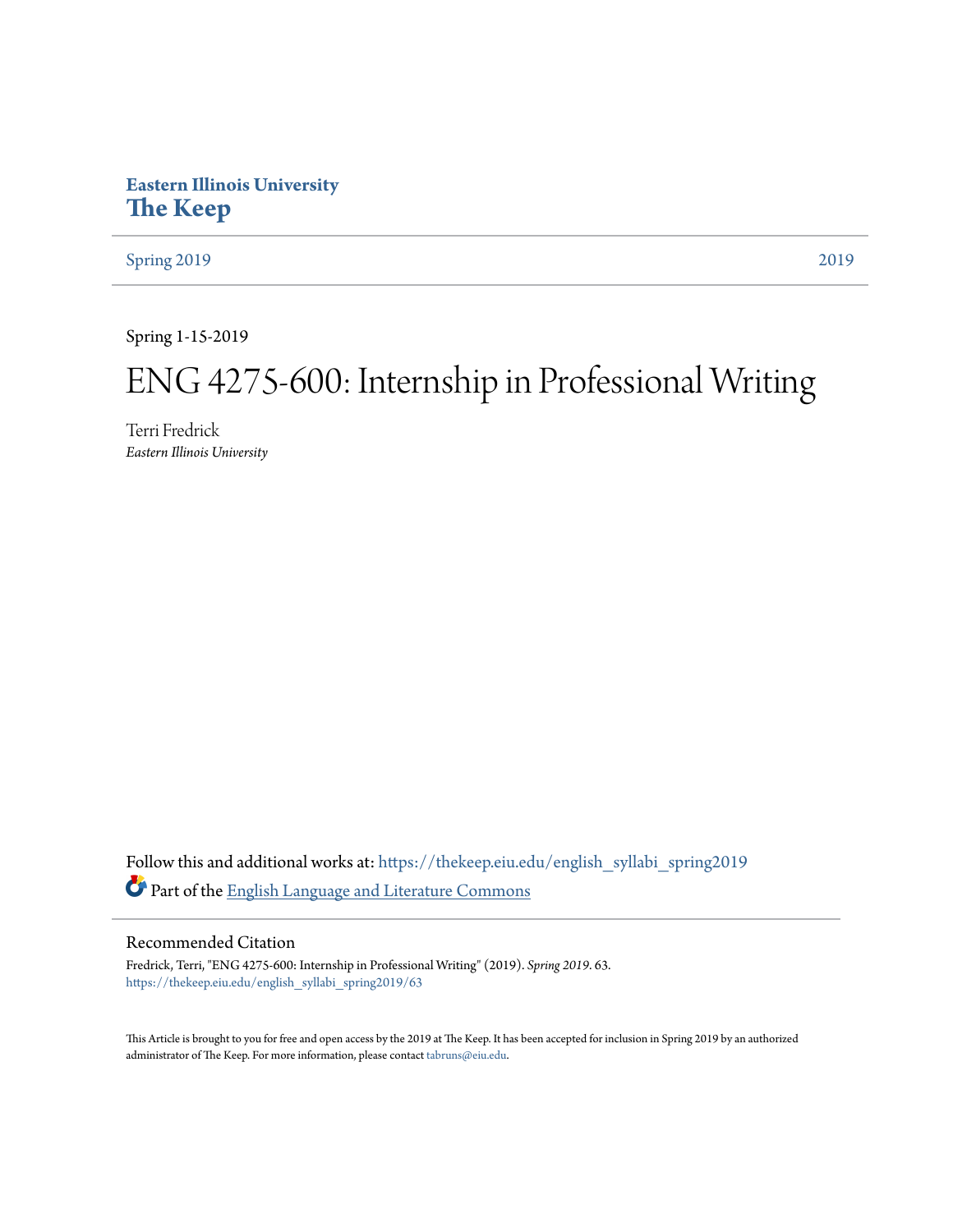# English 4275: Internship in Professional Writing

| Director: | Dr. Terri Fredrick  |
|-----------|---------------------|
| Office:   | Coleman Hall 3070   |
| Phone:    | 217-714-6028 (cell) |
| Email     | tafredrick@eiu.edu  |

## Course Goals and Objectives

Coursework can provide students with the framework necessary to communicate effectively in professional settings; when writing or editing in the workplace, however, the principles learned in classes must be adapted to fit the rhetorical situation (audience, purpose, and context). The internship in Professional Writing is designed to give you practical experience in creating communication that fits the specific needs of a company or organization. Through the course, you will also be given the opportunity to reflect on topics such as organizational culture, enculturation, effective workplace writing practices, collaboration, and technology.

### Course Requirements

Internship hours: As part of the course, you are responsible for 150 hours at the organization or company where you have been placed. You and your internship supervisor should establish a weekly schedule of about 10 hours per week. Every two weeks, you will submit to me a timesheet signed by your supervisor.

Observation: Once during the internship, I will observe your work.

Supervisor evaluations: At midterm and again at the end of the semester, your internship supervisor will be asked to complete a brief evaluation of your work and professionalism.

Writing assignments: As part of the course, you will submit writing that demonstrates the professional writing you have done as part of your internship and your reflection on that work.

- Discussion posts and reading responses Each week (when we do not have a reading assignment, I will post a discussion question on WebCT. You can respond to that question and to other interns' posts. You will also be asked to read three articles and write a one-page response, reflecting on how issues from the article are reflected in your experiences at the internship. We will use those reflections as the basis for our group discussions.
- *Portfolio:* At the end of the internship, you will create a portfolio of all the work that you have composed, revised, or edited (either individually or collaboratively).
- Self-assessment: You will write a brief memo discussing the work included in your portfolio, focusing on your strengths, weaknesses, challenges, development, etc.

# Meetings with director/other interns

You may meet with me (and if desired, other current interns) at any time during the semester to discuss your placement, the work you're doing, and/or the class materials. I am available to provide resources and feedback—if allowed by your supervisor—for the materials you are creating in your internship.

Note: This course is graded on a Credit/No Credit basis.